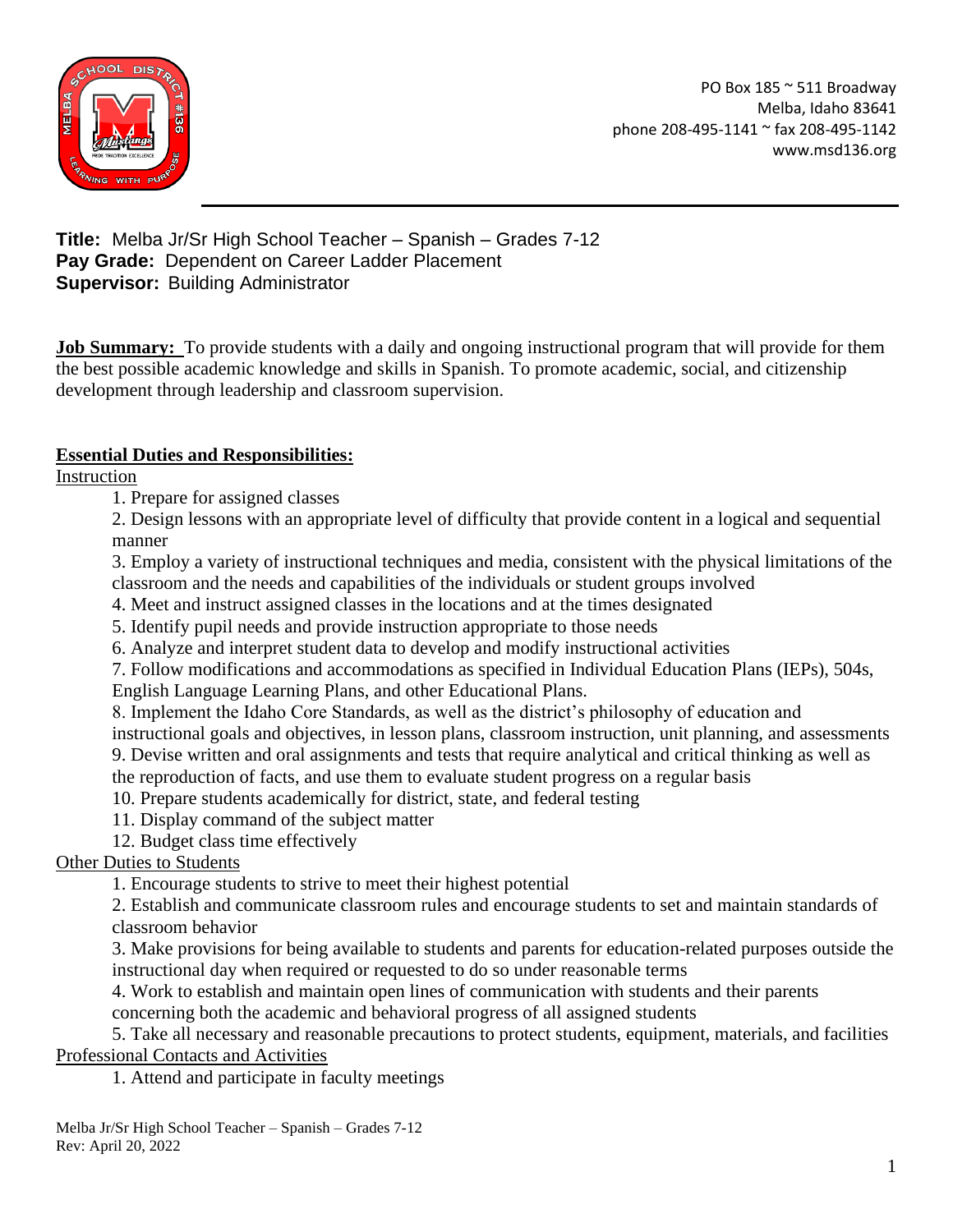- 2. Attend special programs, meetings, and collaborate with other teachers as needed
- 3. Keep immediate supervisor informed of activities and any issues that may arise
- 4. Cooperate with other members of the staff in planning instructional goals, curriculum, objectives, and methods
- 5. Provide needed and requested information on a timely basis

#### **Other**

1. Assist in upholding and enforcing school rules

2. Maintain accurate and complete records as required by federal and state law, administrative rules, and Board policy

3. Input data in a timely fashion

4. Assume responsibility for his or her continuing professional growth and development by attendance at professional meetings, membership in professional organizations, enrollment in advanced courses, and by reading professional journals and other publications

- 5. Adhere to The Code of Ethics of the Idaho Teaching Profession adopted by the Professional Standards Commission and the State Board of Education
- 6. Seek assistance should emergencies arise
- 7. Represent the school district in a positive manner
- 8. Know and follow school district policy and chain of command
- 9. Perform other duties as assigned

# **Qualifications:**

1. Idaho teaching certificate with appropriate endorsement(s)

2. Strong background in teaching methods, developmentally appropriate classroom activities, and effective classroom management

- 3. Demonstrated knowledge of subject matter and effective teaching methods
- 4. Strong background in curriculum and the Idaho Core Standards
- 5. Strong background in the integration of technology with instruction
- 6. Ability to maintain a positive learning environment
- 7. Work well with students, staff, and the public
- 8. Excellent organizational skills
- 9. Excellent interpersonal and communication skills
- 10. Able to work under deadlines
- 11. Maintain confidentiality of staff and students

## **Evaluation:**

Performance of this position will be evaluated annually by the building principal in conformance with district policy and IDAPA 08.02.02.120.

## **Terms of Employment:**

By contract as determined by the Board of Trustees in accordance with federal and state law, administrative rules, and Board policy.

## *NOTE*

*All certificated and non-certificated employees and other individuals are required to undergo a criminal history check and submit to fingerprinting. Any applicant convicted of any of the felony crimes enumerated in Section*